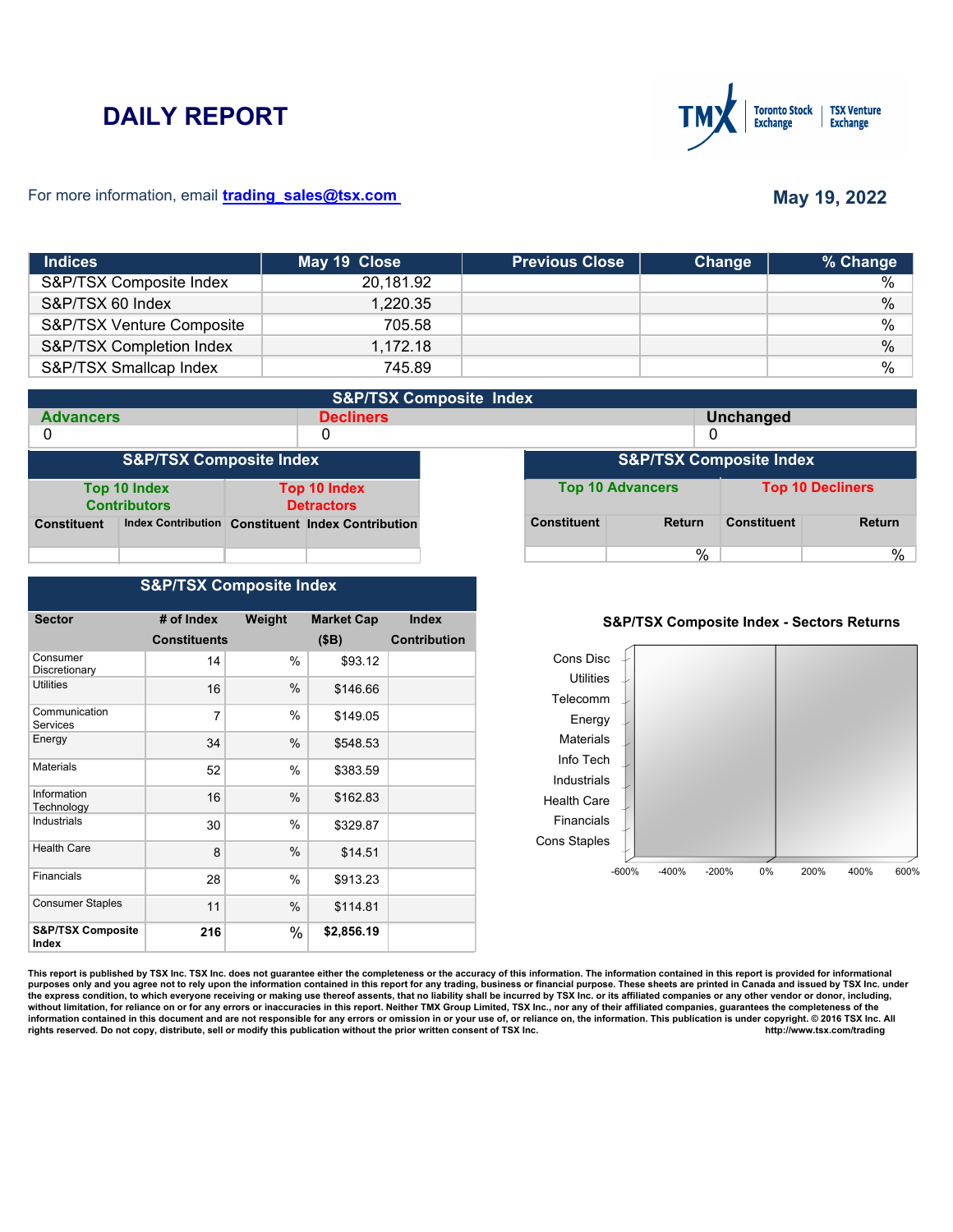

|            | <b>Top 20 TSX Symbols by Volume</b> |                  |             | Top 20 TSX Symbols by Value |
|------------|-------------------------------------|------------------|-------------|-----------------------------|
| Symbol     | <b>TSX Volume</b>                   | <b>TSX Value</b> | Symbol      | <b>TSX Volume</b>           |
| ABX        | 14,534,306                          | \$385,647,457    | <b>CNQ</b>  | 8,092,974                   |
| <b>ENB</b> | 9,506,209                           | \$540,802,102    | <b>ENB</b>  | 9,506,209                   |
| <b>MFC</b> | 9,161,445                           | \$207,201,641    | SU          | 8,110,892                   |
| ATH        | 9,137,000                           | \$22,065,687     | <b>ABX</b>  | 14,534,306                  |
| SU         | 8,110,892                           | \$393,701,003    | RY.         | 2,895,882                   |
| <b>CNQ</b> | 8,092,974                           | \$640,170,649    | <b>BMO</b>  | 2,589,015                   |
| <b>CVE</b> | 6,675,945                           | \$179,355,422    | <b>CNR</b>  | 2,284,228                   |
| <b>CPG</b> | 6,563,475                           | \$63,595,086     | <b>BCE</b>  | 4,627,094                   |
| <b>WCP</b> | 6,167,258                           | \$63,122,920     | <b>SHOP</b> | 461,812                     |
| <b>HND</b> | 5,731,778                           | \$14,666,881     | ΤD          | 2,355,569                   |
| XIU        | 5,494,606                           | \$169,713,353    | <b>MFC</b>  | 9,161,445                   |
| <b>BCE</b> | 4,627,094                           | \$310,975,973    | <b>FTS</b>  | 3,070,350                   |
| XEG        | 4,540,581                           | \$73,611,535     | <b>BNS</b>  | 2,306,731                   |
| т          | 4,492,257                           | \$138,204,310    | <b>CVE</b>  | 6,675,945                   |
| BTE        | 4,380,157                           | \$28,157,016     | XIU         | 5,494,606                   |
| ARX        | 4,309,554                           | \$77,082,874     | BAM.A       | 2,812,224                   |
| BBD.B      | 4,283,461                           | \$5,141,854      | <b>SLF</b>  | 2,635,816                   |
| K          | 4,255,562                           | \$24,477,117     | <b>PPL</b>  | 3,042,255                   |
| HEXO       | 4,017,503                           | \$1,463,181      | CP          | 1,665,752                   |
| LUN        | 3,636,615                           | \$38,917,225     |             | 4,492,257                   |

| <b>TSX</b>           |                  | <b>TSX ANONYMOUS TRADING</b> |                 |
|----------------------|------------------|------------------------------|-----------------|
| Daily Volume         | 401.511.140      | Daily Volume                 | 194, 132, 891   |
| Daily Value          | \$11,154,310,059 | Daily Value                  | \$5,359,416,348 |
| Daily Trades         | 1.157.847        | Average Trade Size           | 321             |
| Daily Symbols Traded | 2,058            | % TSX Volume                 | 48.35 %         |



| Top 20 TSX Symbols by Value |                   |                  |  |  |
|-----------------------------|-------------------|------------------|--|--|
| Symbol                      | <b>TSX Volume</b> | <b>TSX Value</b> |  |  |
| <b>CNQ</b>                  | 8,092,974         | \$640,170,649    |  |  |
| <b>ENB</b>                  | 9,506,209         | \$540,802,102    |  |  |
| SU                          | 8,110,892         | \$393,701,003    |  |  |
| <b>ABX</b>                  | 14,534,306        | \$385,647,457    |  |  |
| RY                          | 2,895,882         | \$367,126,439    |  |  |
| <b>BMO</b>                  | 2,589,015         | \$339,885,449    |  |  |
| <b>CNR</b>                  | 2,284,228         | \$324,726,170    |  |  |
| <b>BCE</b>                  | 4,627,094         | \$310,975,973    |  |  |
| <b>SHOP</b>                 | 461,812           | \$232,733,686    |  |  |
| TΡ                          | 2,355,569         | \$216,478,941    |  |  |
| <b>MFC</b>                  | 9,161,445         | \$207,201,641    |  |  |
| <b>FTS</b>                  | 3,070,350         | \$194,307,454    |  |  |
| <b>BNS</b>                  | 2,306,731         | \$185,617,151    |  |  |
| <b>CVE</b>                  | 6,675,945         | \$179,355,422    |  |  |
| XIU                         | 5,494,606         | \$169,713,353    |  |  |
| BAM.A                       | 2,812,224         | \$166,940,694    |  |  |
| SLF                         | 2,635,816         | \$162,306,602    |  |  |
| PPL                         | 3,042,255         | \$152,891,551    |  |  |
| CР                          | 1,665,752         | \$146,828,973    |  |  |
| Τ                           | 4,492,257         | \$138,204,310    |  |  |

| <b>ETF Trading</b> |               |                     |          |  |
|--------------------|---------------|---------------------|----------|--|
| Daily Volume       | 43.096.445    | Average Trade Value | \$13.681 |  |
| Daily Value        | \$833,408,876 | Average Trade Size  | 707      |  |
| # Trades           | 60.917        | # of ETFs Traded    | 865      |  |

|            | Top 10 ETFs by TSX Volume |                     |            | <b>Top 10 ETFs by TSX Value</b> |                     |
|------------|---------------------------|---------------------|------------|---------------------------------|---------------------|
| Symbol     | <b>Market Volume</b>      | <b>Market Value</b> | Symbol     | <b>Market Volume</b>            | <b>Market Value</b> |
| <b>HND</b> | 5.731.778                 | \$14,666,881        | XIU        | 5,494,606                       | \$169,713,353       |
| XIU        | 5,494,606                 | \$169,713,353       | <b>XEG</b> | 4,540,581                       | \$73,611,535        |
| <b>XEG</b> | 4,540,581                 | \$73,611,535        | <b>HXT</b> | 855,892                         | \$41,660,653        |
| <b>HOD</b> | 2,226,733                 | \$5,235,886         | ZEB        | 1,114,754                       | \$40,883,188        |
| <b>HQD</b> | 1,903,963                 | \$16,973,723        | <b>HNU</b> | 672.245                         | \$24,872,111        |
| HQU        | 1,127,894                 | \$11,783,130        | <b>XFN</b> | 415,476                         | \$19,309,050        |
| <b>ZEB</b> | 1,114,754                 | \$40,883,188        | XIC.       | 568.059                         | \$18,277,878        |
| <b>HSD</b> | 1,010,056                 | \$8,653,887         | HOU        | 648,397                         | \$17,203,165        |
| <b>HXT</b> | 855,892                   | \$41,660,653        | <b>HQD</b> | 1,903,963                       | \$16,973,723        |
| <b>HNU</b> | 672.245                   | \$24,872,111        | <b>HND</b> | 5,731,778                       | \$14,666,881        |